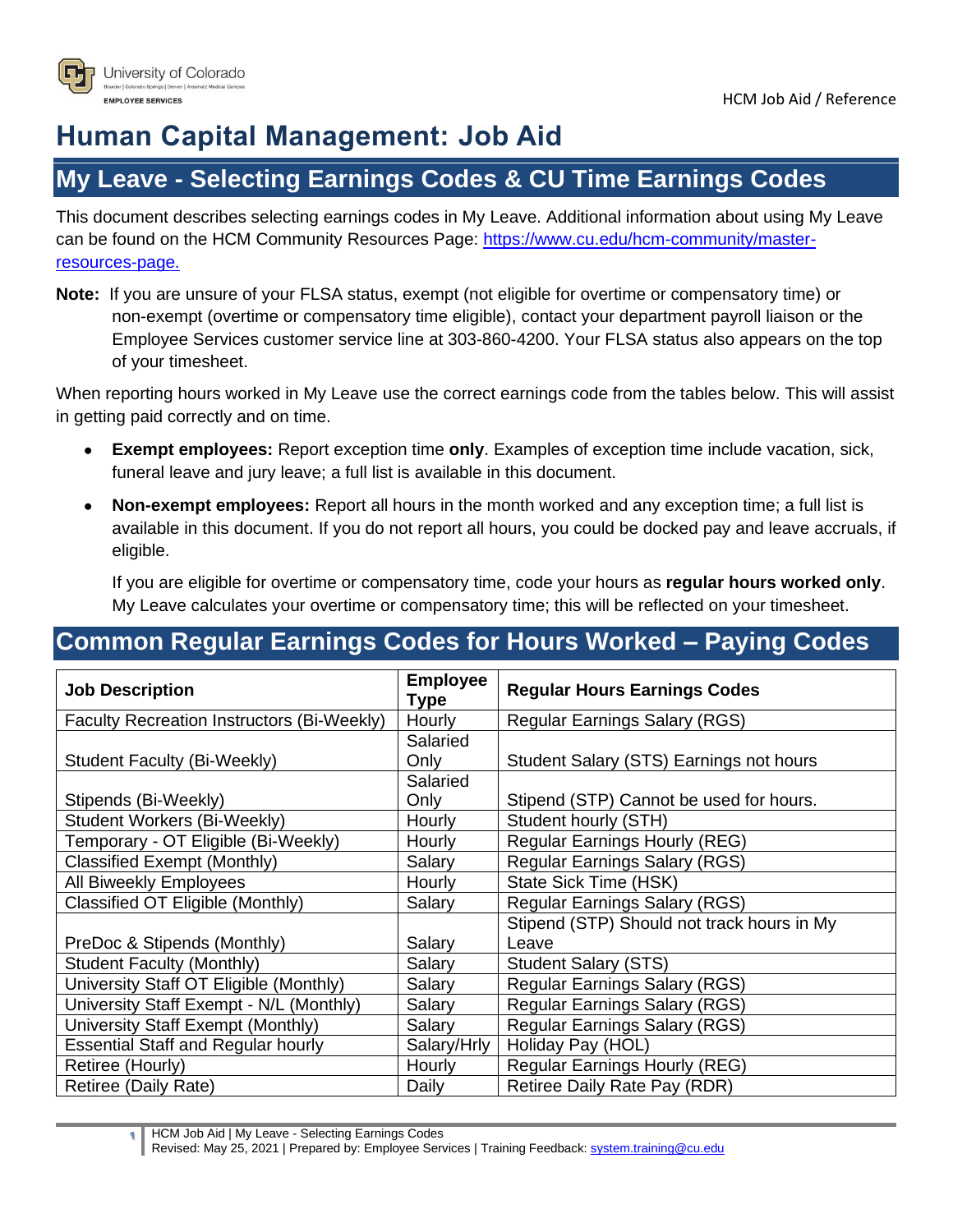**Notes:** 

- Exception codes of ATS (additional time straight), XRG (extra regular hours), OTM (overtime, professional staff), and SOT (overtime student hourly) should not be directly entered. All time should be coded as RGS or REG and the system will then convert the extra exception time accordingly.
- Stipends (STP) are not considered earnings, and should not be tracked on an hourly basis.

## **Exception Time Earnings Codes – Non-Paying Codes**

The following table lists non-paying codes that replace regular salary that you should use for exception time and shift work.

| <b>Earnings</b> | <b>Description</b>             | <b>Earnings</b> | <b>Description</b>             |
|-----------------|--------------------------------|-----------------|--------------------------------|
| Code            |                                | Code            |                                |
| <b>ADM</b>      | <b>Administrative Leave</b>    | <b>MLP</b>      | Paid Military Leave            |
| <b>CMP</b>      | <b>Compensatory Time Taken</b> | <b>PPL</b>      | <b>Paid Parental Leave</b>     |
| <b>FLH</b>      | <b>Floating Holiday</b>        | <b>SCK</b>      | <b>Sick Leave</b>              |
| <b>FLV</b>      | <b>Family Medical Leave</b>    | <b>SCL</b>      | School-Administrative Leave    |
| <b>FNL</b>      | <b>Funeral Leave</b>           | <b>SDV</b>      | <b>Staff Development</b>       |
| <b>FSK</b>      | <b>Family Sick Leave</b>       | <b>SJD</b>      | <b>Student Jury Duty</b>       |
| <b>JRY</b>      | Jury Leave                     | <b>VAC</b>      | <b>Vacation Leave</b>          |
|                 |                                | <b>VOL</b>      | Volunteer-Administrative Leave |

## **Shift Work Earnings Codes**

If you work hours outside of the standard business hours, and your department uses shift codes, your department payroll administrator should instruct you on which shift codes to use. If you have questions about shift work, contact your department payroll liaison.

| <b>Earnings</b><br>Code | <b>Description</b>             | <b>Earnings</b><br>Code | <b>Description</b>             |
|-------------------------|--------------------------------|-------------------------|--------------------------------|
| 1HW                     | 1st Shft-Hol/Wknd HithCare Svs | 3OW                     | 3rdSHF OT Hol/Weekend HithCare |
| 1OW                     | 1stSHF OT Hol/Weekend HithCare | 3SN                     | 3rd Shift Nurses w/Overtime    |
| 1SW                     | 1st Shf Hrly Hol/Wknd HithCare | 3SO                     | 3rd Shift Hourly-HithCare Svs  |
| 2HW                     | 2nd Shft Hol/Wknd-HithCare Svs | 3SP                     | 3rd Shift - Nurses             |
| 2OT                     | 2ndSHF OT Weekday HithCare Svs | 3SS                     | 3rd Shift Salaried             |
| 2OW                     | 2ndSHF OT Hol/Weekend HithCare | 3ST                     | 3rd Shift Overtime             |
| 2SH                     | 2nd Shf Hrly Weekday-HithCare  | 3SW                     | 3rd ShfHrly Hol/Wknd-Hlth Care |
| 2SP                     | 2nd Shift Weekday-HithCare Svs | <b>CBS</b>              | Call Back @ Straight           |
| 2SW                     | 2nd Shf Hrly Hol/Wknd HlthCare | <b>CBT</b>              | Call Back @ Overtime           |
| 3HH                     | 3rd Shift Hrly Wkday-HlthCare  | <b>SHF</b>              | Shift - Salaried               |
| 3HW                     | 3rd Shft Hol/Wknd-HlthCare Svs | <b>SHH</b>              | <b>Shift Hourly</b>            |
| 3OT                     | 3rdSHF OT Weekday HithCare Svs | <b>SHT</b>              | Shift @ Overtime               |

The following page lists earnings codes you should use for docking pay and adjusting accruals.